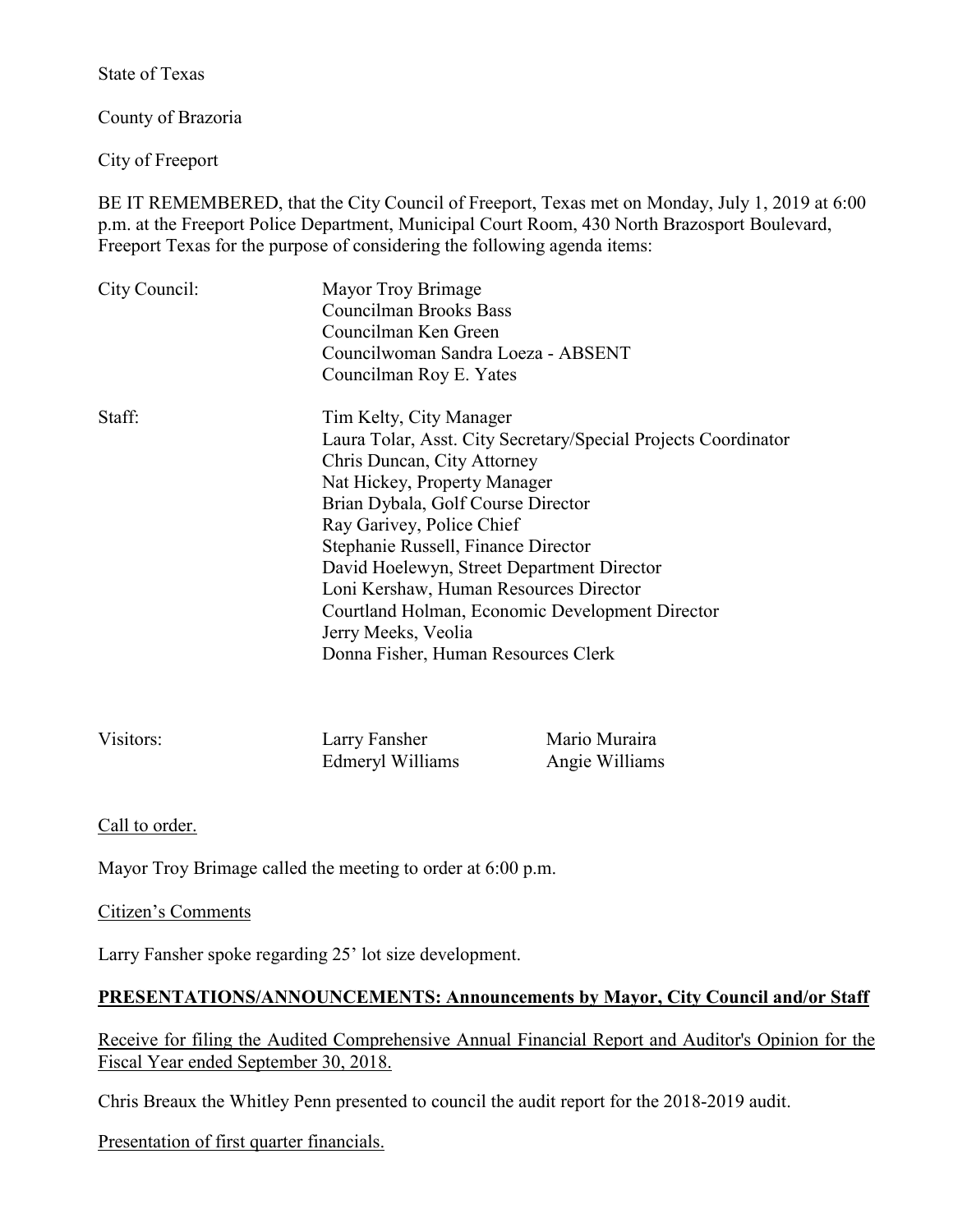Finance Director Stephanie Russell presented to council the first quarter 2018-2019 financials.

# **CONSENT AGENDA**

Consideration and possible action on the approval of City Council meeting minutes from June 17, 2019 and June 22, 2019.

Consideration of approving Resolution No. 2019-2595 designating Parks Director Kim Townsend to act for and on behalf of the City of Freeport in dealing with the State of Texas General Land Office for the purpose of applying for state assistance to clean and maintain the public beaches and authorizing the city manager to execute any and all documents.

On a motion by Councilman Bass, seconded by Councilman Yates, with all present voting "Aye", Council unanimously approved the consent agenda.

#### **REGULAR SESSION**

Consideration of approving Resolution No. 2019-2592 approving the conveyance of property owned by the City of Freeport on Bryan Beach conveyed from the Texas Parks and Wildlife Department back to Texas Parks & Wildlife and reconveying a portion back to the City.

City Manager Tim Kelty presented a map to council illustrating the area that would be given back Texas Parks and Wildlife. Mr. Kelty stated that they sent a letter giving the city assurance that they would not take any more property back.

On a motion by Councilman Bass, seconded by Councilman Yates, with all present voting "Aye", Council unanimously approved approving Resolution No. 2019-2592 approving the conveyance of property owned by the City of Freeport on Bryan Beach conveyed from the Texas Parks and Wildlife Department back to Texas Parks & Wildlife and reconveying a portion back to the City with approval of Chris Duncan.

Discuss and consider approving Resolution No. 2019-2596 authorizing the establishment of an assistant city manager position

Mayor Troy Brimage stated that the Finance Director Stephanie Russell has been an asset to the city and doing a good job. Her salary would be raised approximately \$30,000 per year.

Mr. Kelty said that it would go up about 25% with benefits.

Councilman Brooks Bass questioned if Mr. Kelty could delegate the responsibilities without adding this position.

Mr. Kelty stated that Ms. Russell would have dual capacity and that he currently spends about 15 hours per week with directors.

Mr. Bass asked if Ms. Russell leaves would that leave two open positions.

Mr. Kelty responded that the city would promote or fill the two positions.

Mr. Bass asked if the pay increase was budgeted.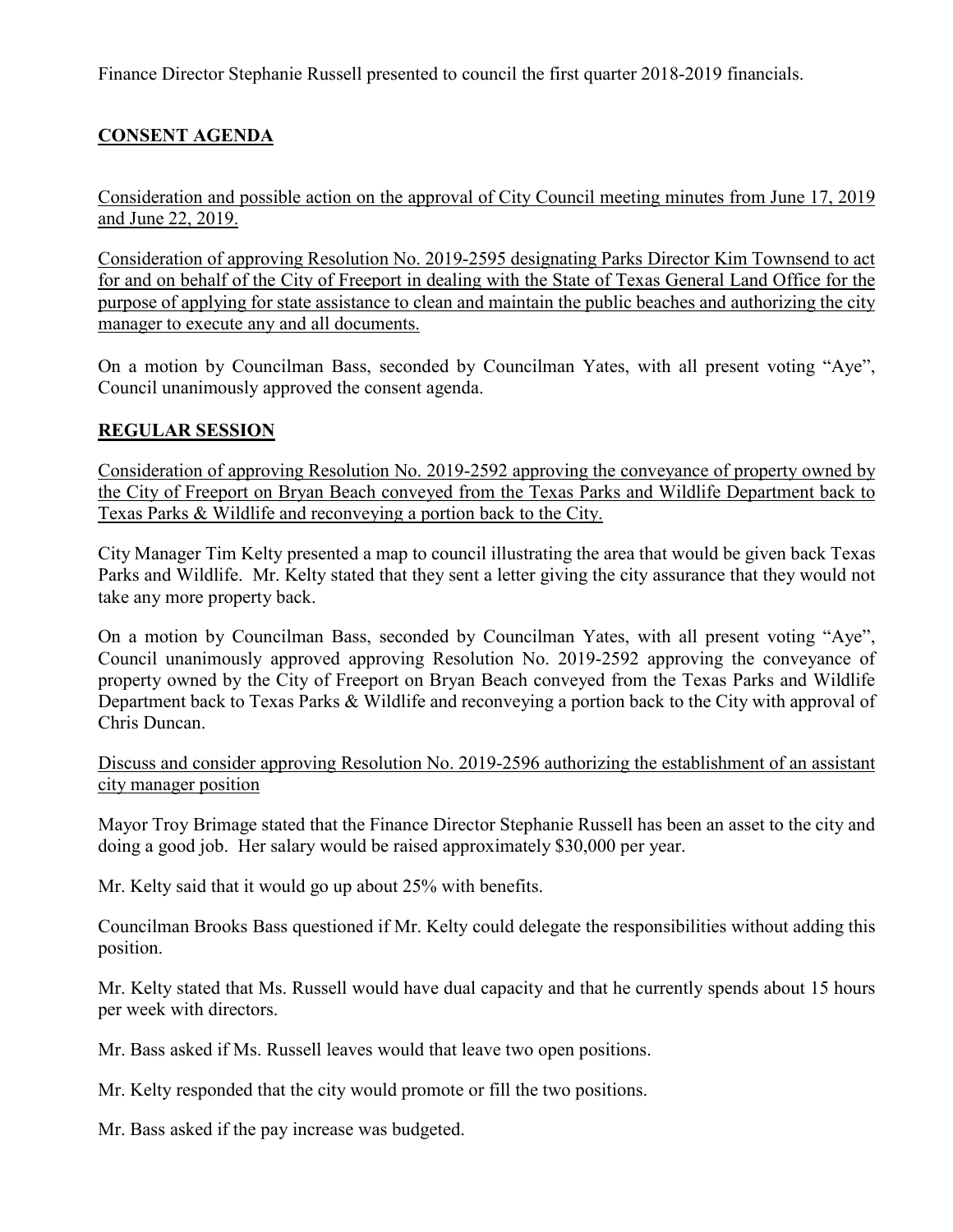Mr. Kelty said that it would be budgeted in the 2019-2020 budget and no additional funding is needed this year.

Mr. Bass stated that he hopes that Ms. Russell understood that she will not be receiving a raise for the next budget year.

On a motion by Councilman Green, seconded by Councilman Yates, with all present voting "Aye", Council unanimously approved Resolution No. 2019-2596 authorizing the establishment of an assistant city manager position.

Consideration and Possible Action regarding Resolution No. 2019-2597 establishing an Employee Benefits Trust

Ms. Russell stated that currently the City belongs to the TML Pool. She said that she recommends someone outside the pool and council will oversee the health care package.

Mr. Kelty stated that this is necessary because the city went out for bids, and may be considering a carrier other than TML.

On a motion by Councilman Bass, seconded by Councilman Green, with all present voting "Aye", Council unanimously approved Resolution No. 2019-2597 establishing an Employee Benefits Trust.

Consideration of approving of change order #3 to contract with Sorrell Construction for 2019 Concrete Road Street Project.

Additional work was found to exist on  $10^{th}$  and  $11^{th}$  Streets.

Councilman Bass asked about the status of Pecan Street and if it will be completed before school starts.

Street Department Director David Hoelewyn stated that he would report back at the next council meeting regarding the status of the street.

On a motion by Councilman Bass, seconded by Councilman Green, with all present voting "Aye", Council unanimously approved change order #3 to contract with Sorrell Construction for 2019 Concrete Road Street Project.

Discuss and consider approving the cost to reroof the Freeport Historical Museum/Brazosport College

This item was tabled.

Discuss and consider approving Resolution No. 2019-2598 authorizing the submission of a community development block grant disaster recovery (CDBG-DR) application to the Texas general land office and authorizing the city manager to act as the city's executive officer and authorized representative in all matters pertaining to the city's participation in the CDBG-DR program

Fire Chief Chris Motley informed council that this was a change from the previous grant application presented to council. The current project would be to replace a component at the wastewater treatment plant.

Mr. Kelty stated to qualify for this block grant, projects have had to have sustained damages from Hurricane Harvey. Chief Motley stated that Mercer would perform the engineering.

Councilman Bass stated that since we do not know the scope of work, we do not know the cost.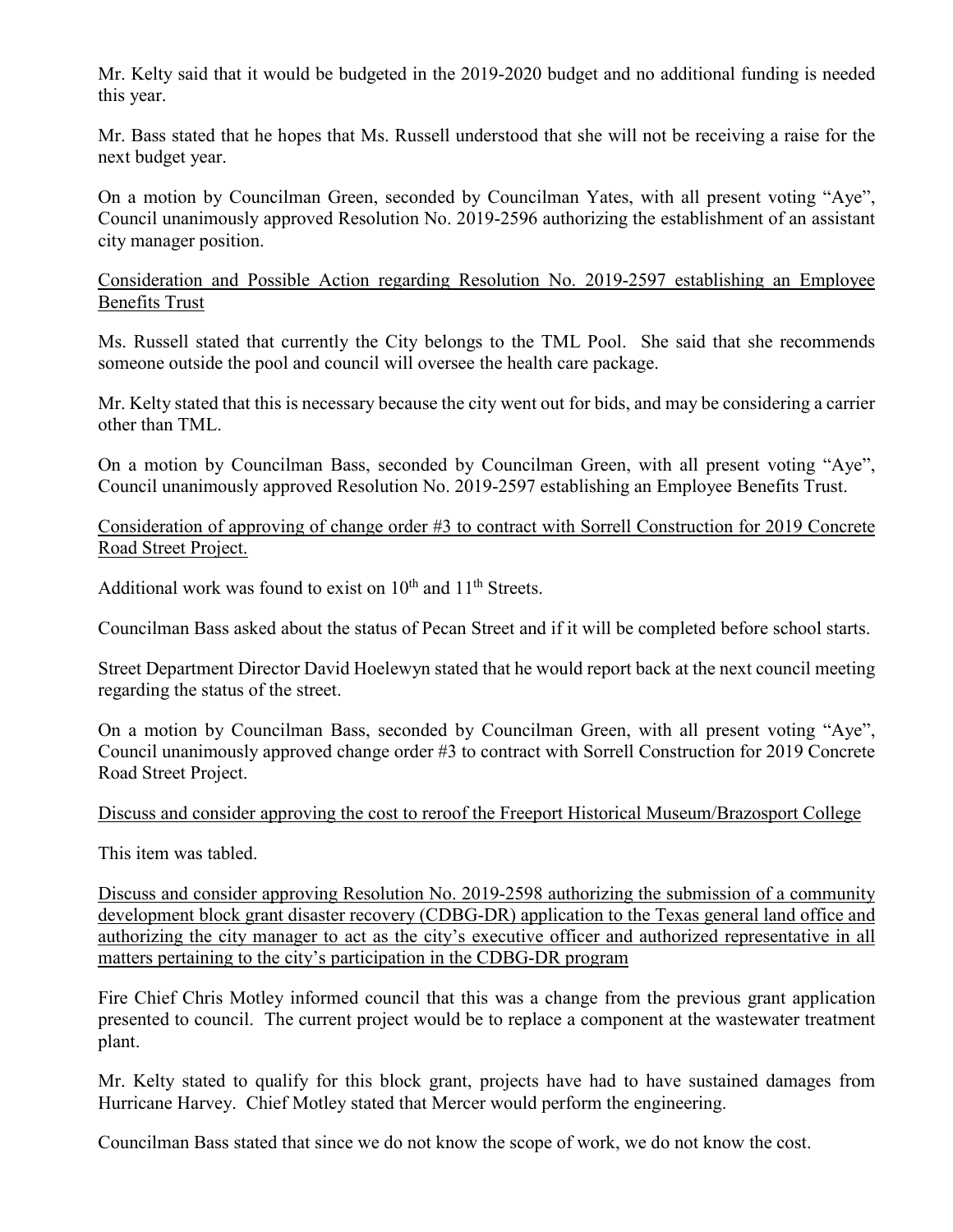On a motion by Councilman Bass, seconded by Councilman Green, with all present voting "Aye", Council unanimously approved Resolution No. 2019-2598 authorizing the submission of a community development block grant disaster recovery (CDBG-DR) application to the Texas general land office and authorizing the city manager to act as the city's executive officer and authorized representative in all matters pertaining to the city's participation in the CDBG-DR program.

#### **WORK SESSION:**

Mayor Brimage asked staff to give the Parks Department all the support and resources available to complete the splash pad. Mayor Brimage stated that a resident was curious if they could have the tree that was cut down near the demolished Freeport House for firewood. He also inquired about filling the area in the levee from the Freeport House with sod and seed.

Councilman Ken Green addressed the railroad crossing on Cherry Street. He asked that we put asphalt down to make the crossing safer for vehicles. He added that in Ward A there has been some youth making repairs to homes like wheelchair ramps and have done a great job and were very enthusiastic.

Councilman Brooks Bass stated that he had been out to  $5<sup>th</sup>$  & Yaupon with David Hoelewyn.

Councilman Yates stated there were a lot of houses that need to be demolished and he would prepare a list. He also questioned the status of the Wong property.

City Manager Tim Kelty said that there had been an emergency management meeting at the Fire Station. He added that the Mexican Consulate was in City Hall.

#### Update on reports / concerns from Department heads

Museum Director LeAnn Strahan announced that the shark exhibit would be opening soon and 2019 Kidfest is right around the corner.

Parks Director Kim Townsend said we have the Fishin' Fiesta starting soon. Parks crew is working hard on the splash pad. Also, the city is looking forward to the upcoming Billfish Classic.

Golf Course Director Brian Dybala stated that the golf course had received 15 3/4" of rain in one month. Even with the rain the golf course was able to meet their revenue goals. Mr. Dybala added that his merchandise sales were up along with memberships. He said that the golf course was up \$20,000 this year.

Street Department David Hoelewyn informed council that the street department had been working on sidewalks, driveways, potholes on Ave. Q and removing trash from inlets.

Economic Development Coordinator Courtland Holman said that he was working on development opportunities and that he had submitted Wong's property location as an area available.

Fire Chief Chris Motley sated there had been a structure fire in which a pet had died.

Finance Director Stephanie Russell informed council that there would be an update to the financial software and staff were working on departmental budgets.

Open session was closed at 7:24 pm and Council entered into Executive Session.